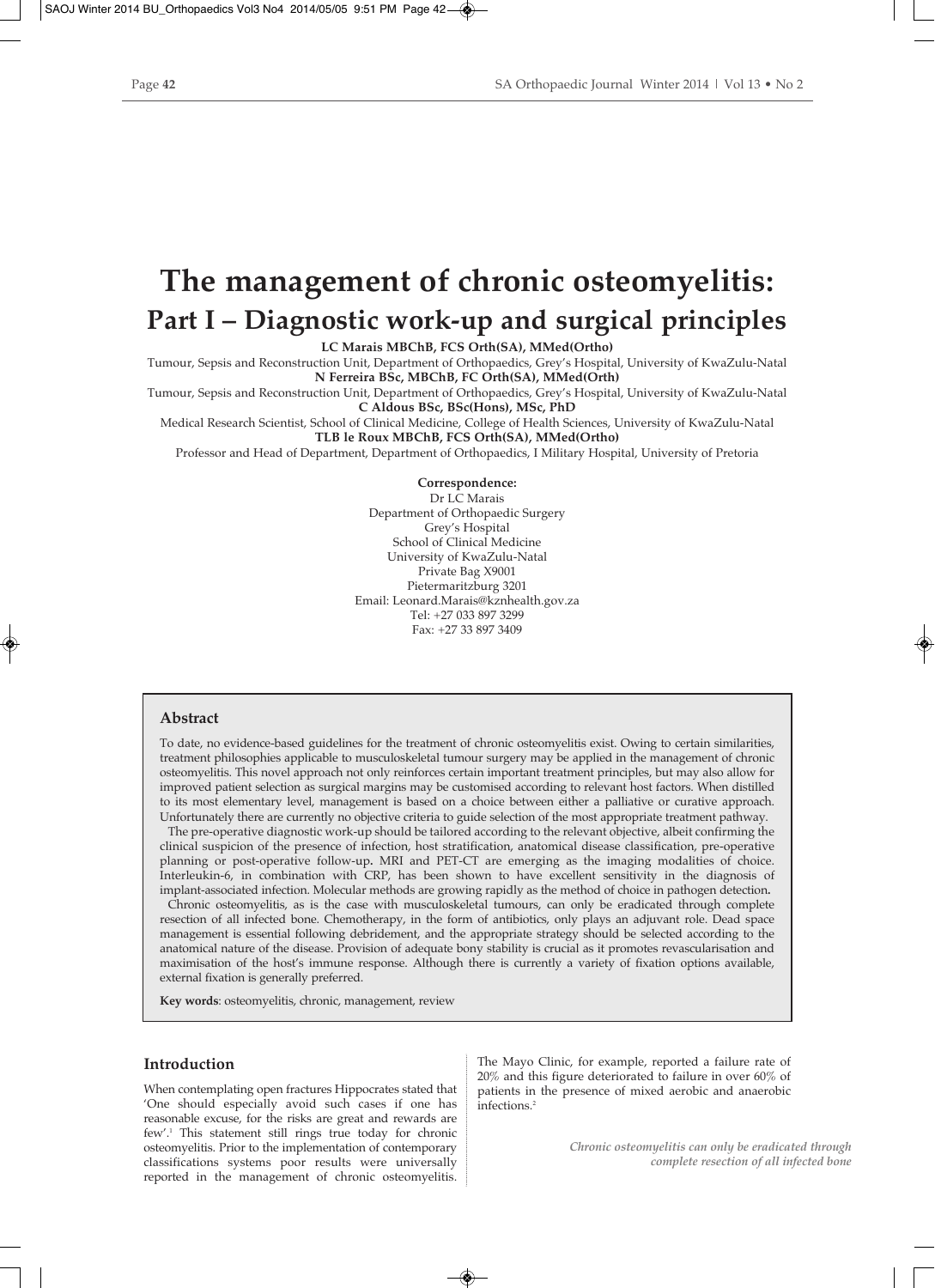The poor outcome of treatment in chronic bone infections has inspired many changes in our management strategy over the past few decades. The 1970s can be seen as the era of secondary healing. During this period sequential debridement, healing by secondary intention and long-term antibiotic treatment were the order of the day. Reconstruction options were often limited to open sky techniques (Papineau grafting) or bypass grafting. As a result of these limitations the extent of surgical debridement was restricted and residual fibrotic and ischaemic tissue was often left behind, impairing the host's ability to launch an effective defence against bacterial persistence. In the 1980s wound revitalisation, involving thorough wound debridement with excision of all ischaemic tissue, became the mainstay of treatment. In conjunction with systemic and local antibiotic therapy, wound revitalisation allowed early closure of wounds following the debridement.3 The era of revascularisation followed as a result of this new-found ability. In the 1990s free tissue transfer involving microvascular anastomosis became an integral part of the postinfective reconstruction process. The advances in soft tissue management culminated in the creation of a wound bed that was able to withstand the metabolic demands of more complex limb reconstruction procedures. In the past two decades, the potential for skeletal reconstruction has reached new heights. Salvage protocols for peri-prosthetic infection, incorporating staged endo-prosthetic replacement, have grown in popularity. The propagation of the science of distraction osteogenesis and Ilizarov techniques outside of Russia has allowed surgeons the opportunity to reconstruct much larger bone defects than before. Most recently the induced membrane technique, popularised by Masquelet, has emerged as a useful adjunct in the management of large bone defects following debridement.

In Part I of this two-part series we will discuss the management strategies currently available for the management of chronic osteomyelitis. Certain novel concepts, key to the decision-making process, will also be introduced. The different diagnostic modalities, which may be employed in the conformation of the presence of infection or during the pre-operative workup of the patient, will also be explored. Finally we will discuss the surgical management strategies that may be implemented during the first stage of treatment, with specific reference to debridement techniques, pathogen detection, dead space management and skeletal stabilisation. In Part II of this series on the management of chronic osteomyelitis, which will be published in the next issue of this journal, we will review antibiotic therapy, as well as soft tissue and skeletal reconstruction following debridement.

# **Management strategies**

To date, no evidence-based guidelines exist in terms of the treatment of chronic osteomyelitis.<sup>4</sup> When distilled to its most elementary level, management is based on a choice between either a palliative or curative approach. Management strategies, aimed at eradication of infection and limb reconstruction, incorporate a wide array of surgical procedures and techniques in terms of debridement, dead space management, soft tissue cover and skeletal reconstruction. While curative management strategies usually involve multiple surgical procedures, palliative treatment strategies, on the other hand, are much less invasive and typically involve the use of chronic suppressive antibiotic therapy. Thus the most important decision a surgeon faces is whether to embark on either a curative or a palliative treatment strategy.

This decision regarding cure or palliation requires consideration of several factors, foremost of which is the host's physiological status. As described by Cierny, a C-host should be palliated, whereas A- and B-hosts may be considered for a curative treatment protocol. The main risk involved in certain curative treatment strategies, is the fact that treatment failure may result in unplanned amputation of the limb. If, for example, wide resection and limb reconstruction through bone transport is embarked upon in a patient who is unable to cope with the physical or physiological demands of the process, failure of the reconstruction process may result in amputation. To justify the morbidity and risk of limb salvage, the expected outcome must offer distinct advantages over an amputation or palliation alone. If treatment aimed at cure is contraindicated or excessive, as a result of the risk it entails, the patient should be classified as a C-host and offered palliation (incision and drainage, oral antibiotics, ambulatory aides, and pain medication). Amputation may be indicated when limb salvage and palliation are neither safe nor feasible.<sup>5</sup> The main problem we currently face, however, is the absence of objective criteria according to which a C-host should be defined.

Owing to various similarities, principle among which is the high recurrence rate following incomplete excision, certain treatment philosophies applicable to musculoskeletal tumour surgery may also be applied when formulating a treatment plan for chronic osteomyelitis. Excision margins, for example, may be thought of in oncological terms with a simple sequestrectomy representing an intralesional excision, direct or indirect unroofing a marginal excision, and finally a complete resection can be seen as a wide excision. Similarly antibiotic therapy can be thought of as chemotherapy which may be instituted in a neo-adjuvant, adjuvant and palliative setting. This novel approach to chronic osteomyelitis not only reinforces certain important treatment principles, but may also allow for improved patient selection as surgical margins may be customised according to relevant host factors.

## **Pre-operative considerations**

# **Clinical evaluation**

Patient evaluation should include a meticulous history taking and careful examination.

Information should be gathered regarding the main complaint, associated problems, medical history, previous surgical history and prior therapeutic interventions. Examination should include a systemic evaluation as well as a thorough assessment of the local pathology, skeletal stability, the condition of the soft tissues, vascularity and neurological status.

# **Imaging**

Imaging modalities should be tailored to the relevant objective, albeit confirming the clinical suspicion of the presence of infection, anatomical disease classification, pre-operative planning or post-operative follow-up.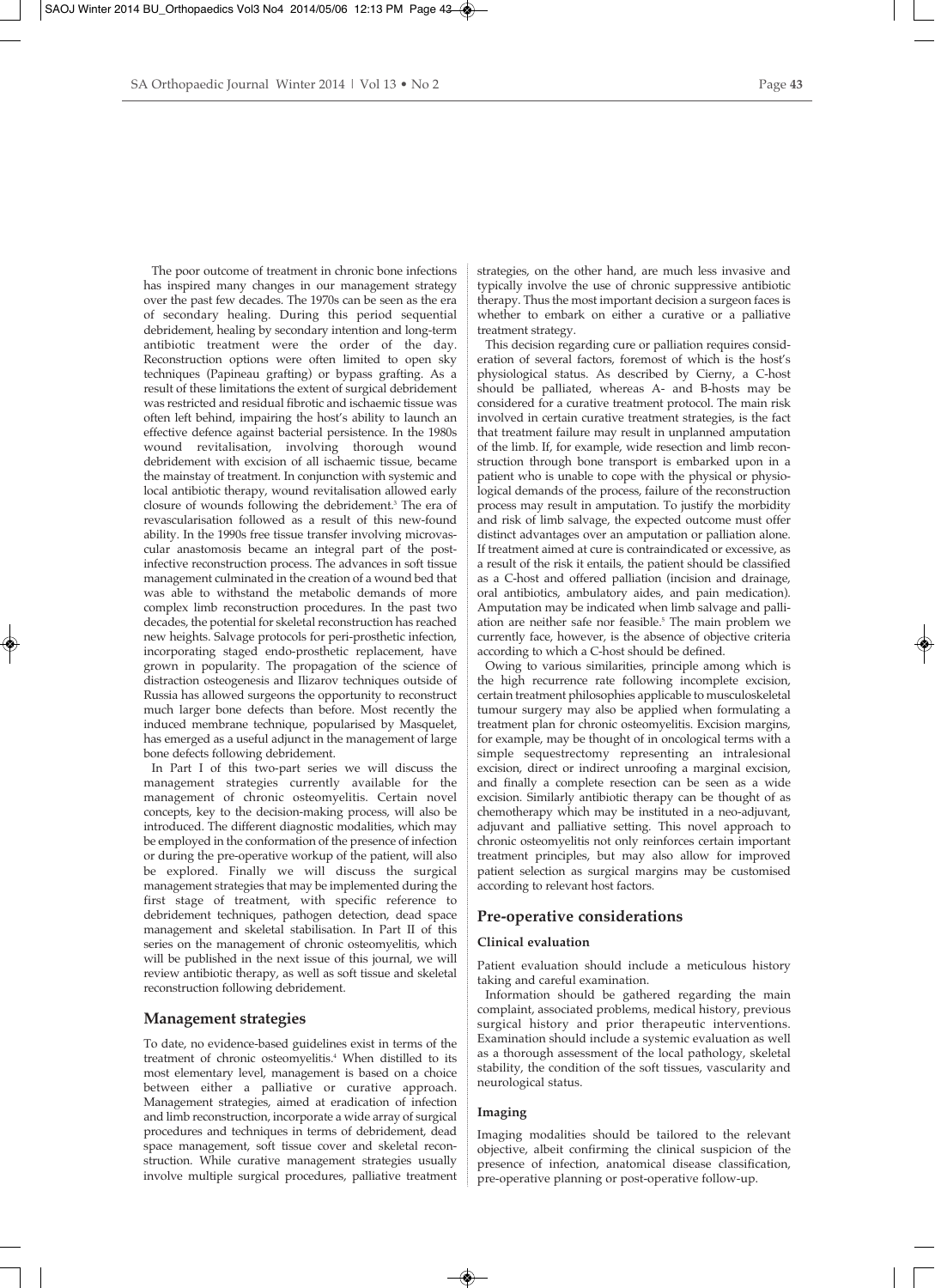Ultrasonic waves do not cross cortical bone but ultrasound is still useful in the assessment of the presence of periosteal reaction or purulent collections. Ultrasound may also be utilised as a guide during deep aspiration of fluid collections for culture and sensitivity. X-rays and CT scanning are useful in localising sequestra or cloacae and also aid in the assessment of skeletal integrity and stability (*Figure 1*).

MRI has evolved as the modality of choice, especially in light of the modern oncologically oriented approach. It provides the most accurate information on extent of disease in bone and soft tissue and is therefore especially useful when planning a marginal or wide resection<sup>6</sup> (*Figure 2*).

Positron emission tomography (PET) scanning has also gained popularity and has surpassed MRI as the most sensitive and specific imaging modality to diagnose the presence of infection.<sup>7</sup> It has also been shown that <sup>18</sup>F-FDG PET/CT is a highly sensitive and specific method in the evaluation of chronic post-traumatic infection. PET/CT allows precise anatomical localisation and characterisation, demonstrating the extent of involvement with a high degree of accuracy.<sup>8</sup>

#### **Laboratory investigations**

As is the case with imaging modalities, laboratory investigations may be used in several contexts. In all patients a comprehensive haematological and biochemical profile, including a full blood count, renal and liver function tests, as well as an electrolyte and nutritional profile is required in order to stratify the host's physiological status. In addition, supplementary tests may be required to ascertain the degree of systemic compromise as a result of certain specific disorders. Examples include HbA1C assessment in the case of diabetes mellitus, creatinine clearance in patients with chronic renal failure, and CD4 counts and viral loads in HIV-infected individuals.

The second capacity in which laboratory studies can be utilised is as a diagnostic tool in the confirmation of the presence of sepsis. In this respect Lautenbach has shown that iron studies are particularly useful with an increased ferritin:iron ratio (in excess of 7), a decrease in iron saturation, as well as a decrease in mean cell volume and mean cell haemoglobin, all pointing to the presence of underlying infection.9 Routine infection markers, including the leukocyte count (WBC), erythrocyte sedimentation rate (ESR), and C-reactive protein level (CRP) may be used in both the diagnosis of the presence of infection as well as the follow-up of the patient. It should however be kept in mind that the WBC and ESR may be normal in extensive non-inflamed, and localised lesions (grade 6 and 7 infections according to the Lautenbach classification system). Pro-calcitonin (PCT) is currently routinely used in the diagnosis of the presence of severe infections in critically ill patients.10 Pro-calcitonin however has a limited role in the diagnosis of the presence of osteoarticular infection, with a sensitivity of only 16.6% in osteomyelitis and 33% in peri-prosthetic infections.11,12 In addition PCT does not appear to be superior to CRP in the post-operative follow-up of patients.13 In contrast to procalcitonin, the combination of abnormal CRP and inteleukin-6 has been shown to be 100% sensitive in the diagnosis of deep infection in the presence of an implant.<sup>10</sup>



*Figure 1. X-ray and CT scan images illustrating cortical sequestration as a result of chronic haematogenous osteomyelitis*

On the other hand tumour necrosis factor and interleukin-8 have been shown to be elevated in acute, but not in chronic post-traumatic osteomyelitis.14 These pro-inflammatory cytokines have unfortunately not been studied in the setting of chronic haematogenous osteomyelitis.

*Positron emission tomography (PET) scanning has also gained popularity and has surpassed MRI as the most sensitive and specific imaging modality to diagnose the presence of infection*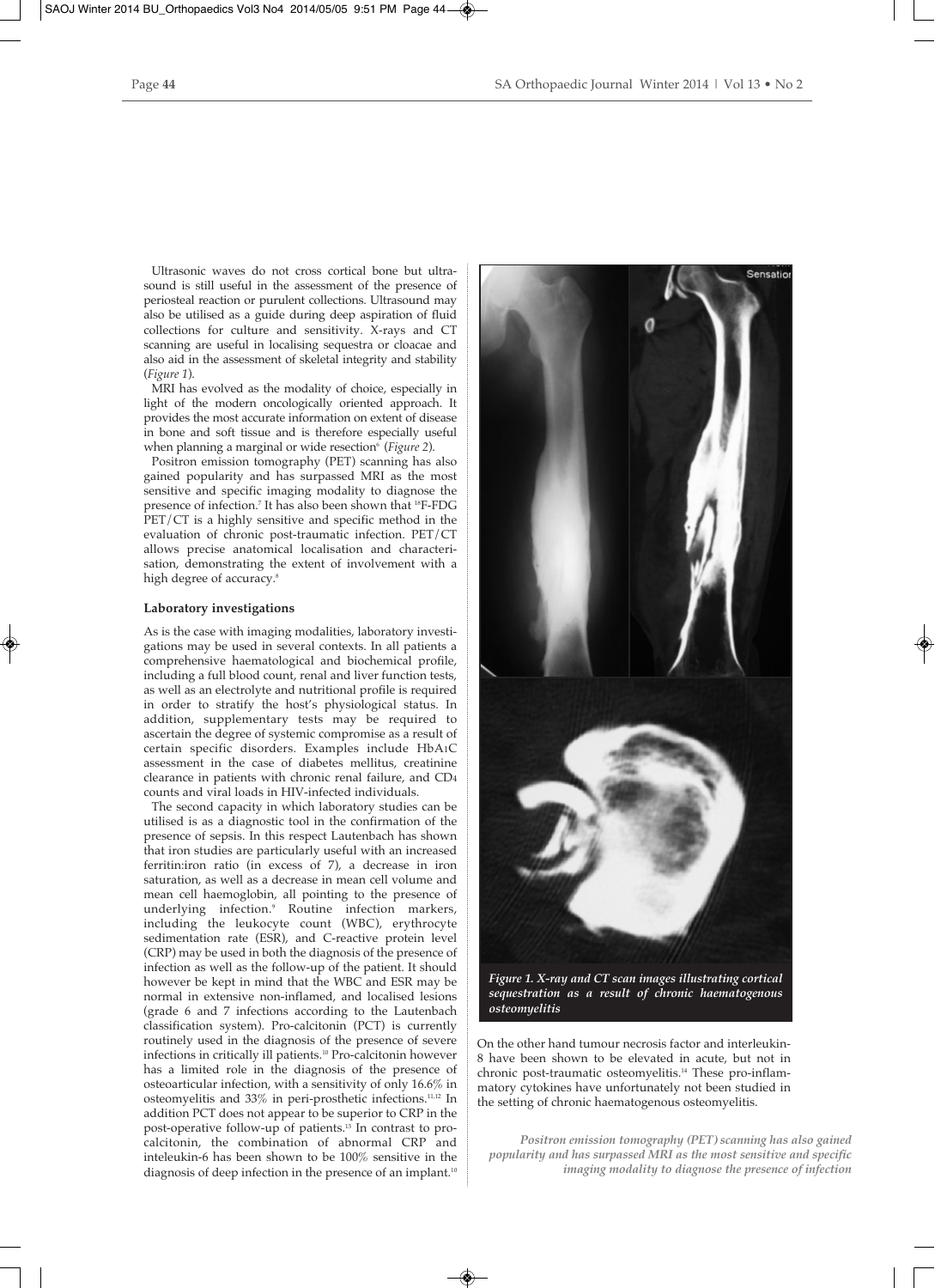

*Figure 2. X-ray and MRI images indicating cancellous sequestration in the metaphysis of the distal femur*

#### **Host stratification and optimisation**

Following the confirmation of the presence of infection and determination of the severity of the disease, attention should shift towards accurate anatomical and physiological classification. Numerous classification systems have been described. The Cierny and Mader system remains the most popular classification system in use today. The most important decision is to embark on either a curative or palliative treatment strategy. Once a curative management option is selected emphasis should be placed on host optimisation, and modifiable risk factors should be addressed. Reversal of these risk factors will improve the outcomes in B-hosts to more closely resemble the results seen in Ahosts.15 Cessation of smoking, tight glycaemic control and dietary supplementation, for example, take precedence over any surgical intervention.

## **Pathogen identification**

Cierny has previously recommended that attempts be made to identify the pathogen prior to the first formal surgical debridement through biopsy of deep granulation tissue.<sup>16</sup> This view is not uniformly held and not routinely implemented. In cases without significant local or systemic septic complications, pathogen detection may be delayed to after the primary debridement procedure. In certain scenarios pre-operative ('neo-adjuvant') antibiotics may be mandatory, for example in patients with significant local (cellulitis in the region of the incision) or systemic compromise (systemic sepsis or septic shock). In such cases pre-operative identification of the causative organism is essential and samples for microscopy, culture and sensitivity (MCS) should be obtained either through open biopsy or deep aspiration under ultrasound guidance, prior to definitive surgery.

Contrary to popular belief swab culture from a sinus may offer some diagnostic benefit. Firstly, the identification of methicillin-resistant *S. aureus* (MRSA) or vancomycinresistant enterococcus necessitates the implementation of stringent infection control measures during hospitalisation. Secondly, isolation of *S. aureus* from a superficial culture has a high degree of correlation with deep cultures.<sup>17</sup>

In cases without significant local or systemic septic complications, pathogen detection may be delayed to after the primary debridement procedure.

# **Surgical management**

# **Debridement techniques**

As is the case with musculoskeletal tumours, eradication of chronic osteomyelitis can only be achieved through adequate resection. Chemotherapy only plays an adjuvant role. Unless a palliative treatment pathway has been chosen, all necrotic or ischaemic tissues should be excised.16 All foreign bodies and surgical implants need to be removed, with the exception of early infection following osteosynthesis where union is expected to occur. Soft tissues, and especially scar tissue, should be resected to a supple, wellperfused margin.18 In terms of the bony debridement several techniques are currently available including simple sequestrectomy, intra-medullary reaming (indirect unroofing), tangential excision (direct unroofing), segmental resection and amputation. Despite the fact that several techniques have been described in order to determine the viability of bone, 'point-of-care testing' (POCT) remains the most trustworthy tool.<sup>19</sup> This technique involves intraoperative assessment of bone colour, bone sound, bone texture, as well as the quality of the cancellous bone and surrounding soft tissues in order to distinguish vital bone from vital-affected bone or devitalised bone. Devitalised bone should be excised to the point where punctate bleeding, also known as the 'paprika sign', is noted.<sup>20</sup>

Schmidt *et al*. illustrated that osteitis can only truly be eradicated through complete resection of all infected bone, and that remaining infected or devitalised bone segments may act as a source for persistent infection or result in late reactivation. On the other hand, the authors pointed out that affected bone may recover when it is surrounded by vital, healthy soft tissue.<sup>21</sup> When contemplating the extent of the debridement the anatomic nature of the disease, the physiological condition of the host and the proposed skeletal reconstruction technique should be considered. Compromised hosts, for example, are theoretically best treated with a wide resection of all infected tissues and subsequent limb reconstruction.<sup>22</sup> But herein resides one of the main problems a surgeon faces when dealing with a compromised host. Wide resection and limb reconstruction is advised to achieve cure, but the reconstruction procedures required, typically involving bone transport or extensive bone grafts, are fraught with danger in the poor host and failure frequently results in the amputation of the limb.

#### **Pathogen detection**

Routine microscopy, culture and sensitivity (MCS) of tissue, bone and exudates taken under aseptic condition in the absence of antibiotic therapy in the preceding ten days, still serves as the primary diagnostic modality in order to confirm the presence of infection.<sup>23</sup> Multiple samples should be acquired early in the procedure from fluid collections, soft tissue, bone and foreign materials or sequestra.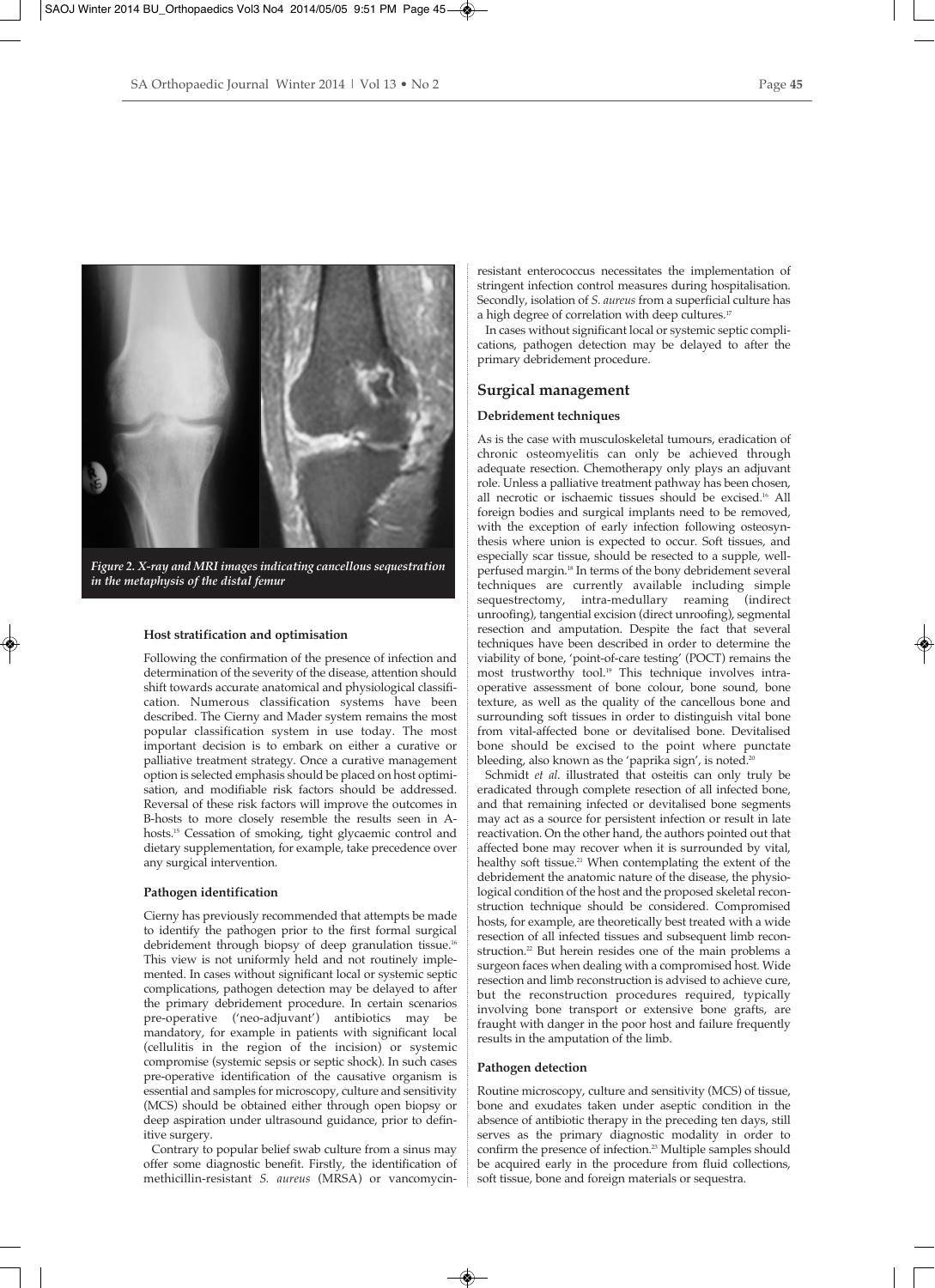Samples should undergo aerobic and anaerobic incubation for prolonged periods, at least seven days, in order to increase detection of fastidious organisms.

Owing to the fact that only a minor fraction of biofilmbased micro-organisms is planktonic in nature (and thus available for culture) and small colony variants may enter a latent metabolic state, traditional culture techniques are frequently unreliable in the identification of the causative pathogen embedded in the biofilm covering implants or necrotic bone. Culture yield from implants or sequestra can be enhanced through sonication, a process utilising ultrasound to shear organisms from the biofilm on the substrate.24 This technique may be especially valuable in low-grade periprosthetic infections.

Molecular methods have, however, grown rapidly as the method of choice in pathogen detection. These techniques are based on characterisation of the causative organism's genome. Polymerase chain reaction (PCR) pyrosequencing is currently the most popular technique. It can be performed on any specimen and is able to reliably identify the micro-organism involved, irrespective of its phenotype (culturability), prior antibiotic therapy or metabolic state<sup>18</sup>

#### **Dead space management**

Several alternatives are available to deal with the dead space resulting from the excision of necrotic and devitalised tissue. Contemporary techniques include polymethylmethacrylate (PMMA) beads, Lautenbach irrigation systems, physiciandirected antibiotic-impregnated PMMA spacers or intramedullary nails, as well as antibiotic-loaded calcium sulphate pellets. All of these methods incorporate local adjuvant antibiotics, aimed at eradicating persistent bacterial contamination. The choice of dead space management is generally determined by the pathoanatomical nature of the disease and the volume of the dead space. Continuous irrigation, as popularised by Lautenbach, remains a versatile dead space management technique and is commonly utilised in Cierny and Mader type I post-operative infections.25,26 Alternatively, antibiotic-impregnated PMMA intramedullary nails may be used in type I infections, especially in the setting of post-operative sepsis.27 Dead space following debridement of type II lesions are typically dealt with through local or free soft tissue transfer procedures. Gentamycin-impregnated PMMA beads remain useful in type III lesions despite the fact that they require removal at a subsequent procedure. This disadvantage has prompted the use of several alternative, absorbable products including antibiotic-impregnated lyophilised collagen sponge, calcium sulphate pellets and bioactive glass.28,29 Concerns have, however, been raised regarding the occurrence of aseptic wound dehiscence with the use of calcium sulphate pellets.<sup>30</sup> Antibiotic-impregnated PMMA spacers, commonly utilised in the setting of peri-prosthetic infection, have gained much popularity in the management of other Cierny and Mader anatomical type IV infections following the encouraging results with the induced-membrane technique reported by Masquelet<sup>31</sup> (*Figure 3*).

The optimal composition of physician-directed antibiotic-impregnated PMMA spacers has been investigated. Using a combination of antibiotic agents improves antibiotic release and inhibition of bacterial growth.<sup>32</sup> Gentamicin/vancomycin-loaded spacers were most effective against *S.epidermidis* and MRSA, while gentamicin/teicoplanin-combination spacers showed the best results against *E. faecalis* and *S. aureus*. Proportional weights of up to approximately 5 weight/weight % (2 g vancomycin per 40 g cement powder) have a negligible influence on the mechanical strength of the cement.<sup>33</sup> When mechanical strength is not a consideration, the antibiotic content may be increased to 10%, although concentrations as high as  $20\%$  have been used.<sup>34,35</sup> As a result of the formation of a richly vascularised membrane around the PMMA spacer, this form of dead space management has become known as the induced membrane or Masquelet technique.<sup>31</sup> This technique offers several mechanical and biological advantages. The first is the fact that the induced membrane, which can be likened to an artificial periosteum, secretes several growth factors including VEGF and BMP-2.<sup>36</sup> Furthermore extracts from the membrane have been shown to stimulate bone marrow cell proliferation and differentiation to osteoblastic lineage. These factors combine to result in reduced resorption of cancellous bone graft inside the membrane.31 Secondly, as illustrated in an animal model, the induced membrane prevents adjacent soft tissue from protruding into the defect, adheres to the resected bone edges and does not collapse following removal of the spacer, thus delineating a cavity corresponding to the volume of the retrieved cement spacer.<sup>37</sup>

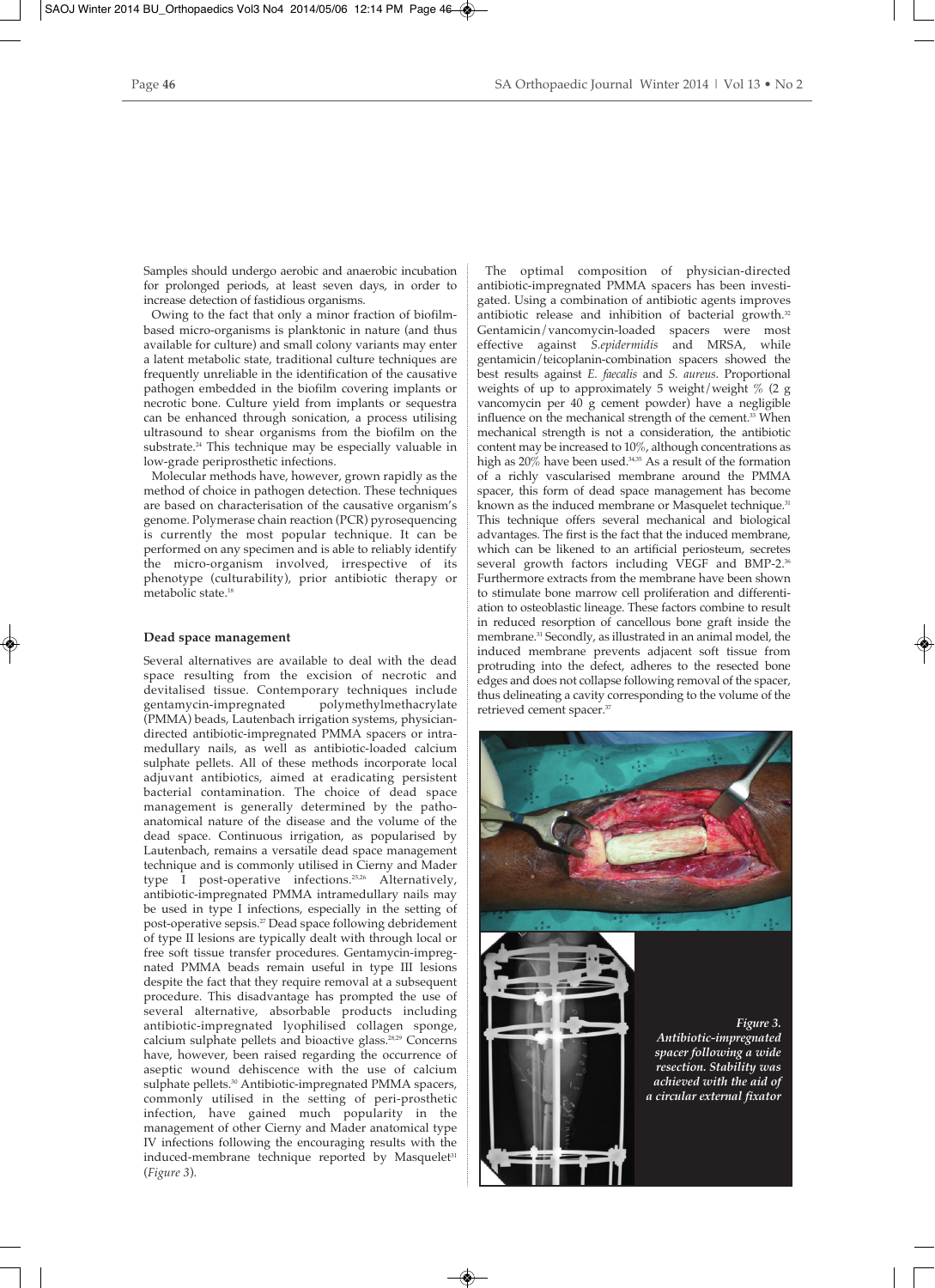This so-called 'spacer effect' has proven very useful in the reconstruction of bone defects, where the resulting cylinder forms a stable receptacle for bone graft and also serve as a framework through which a bone segment may be transported.

# **Skeletal stabilisation**

It is has been shown that skeletal stability results in a statistically significant reduction in the incidence of infection following open fractures.<sup>38</sup> This principle also applies to skeletal reconstruction following debridement of infected bone. In an animal model it was found that the union of an infected fracture is directly related to the degree of bony stability.<sup>39</sup> The theory is that stability promotes revascularisation, resulting in enhanced perfusion and maximisation of the host's immune response.<sup>4</sup>

A variety of fixation options is currently available, although external fixation is generally preferred. Intramedullary PMMA nails do provide some stability, but cannot achieve the level of stability provided by external fixation. Curtis and colleagues found, in an experimental model, that infected osteotomies stabilised with external fixation had fewer and less severe infections than those stabilised with either a reamed or unreamed intramedullary nail.41 Circular external fixators have gained much popularity in the field of post-infective reconstruction as a result of their modularity, minimally invasive nature and ability to effect bone transport and deformity correction.

*Stability promotes revascularisation, resulting in enhanced perfusion and maximisation of the host's immune response*

> The attributes of fine wire fixators, in particular, are commonly used in the setting of septic non-unions and postinfective skeletal reconstruction. When dealing with a bone transport docking site, for example, the aim is to create the optimal biological milieu through the use of osteo-inductive materials in combination with the ideal mechanical environment. External fixation cannot achieve the level of stability required for primary bone healing, and union is therefore generally achieved through enchondral ossification. As predicted by the inter-fragmentary strain theory this can only be achieved under conditions resulting in interfragmentary strain of 2 to 10%.42 This mechanical environment can reliably be created through the use of fine wire circular fixators. Tensioned fine wires exhibit increased axial stiffness with higher loads.<sup>43</sup> This non-linear, loaddependent axial stiffness is similar to the viscoelastic properties of tendons and ligaments. As result of these biomechanical attributes fine wire circular external fixators can be described as the only true form of true biological fixation.<sup>44</sup>

# **Conclusion**

Many questions regarding the management of chronic osteomyelitis remain unanswered. The wide variety of treatment options currently available, combined with the advances in our surgical reconstruction abilities, makes disease classification and accurate host stratification now more important than ever.

A dilemma commonly encountered is whether to embark on a palliative or curative treatment pathway. Although existing classification systems do offer some guidelines, the lack of objective selection criteria makes the decision a subjective one. The critical significance of correct patient selection is epitomised by the fact that failure of a curative (limb reconstruction) strategy invariably results in amputation of the involved limb.

Surgical debridement offers definite advantages in terms of achieving eradication of infection. However, not all cases require surgical intervention in order to achieve quiescence and certain patients may be successfully treated with antibiotics alone. In the second part of this series on the management of chronic osteomyelitis, the principles of antibiotic therapy, as well as the current concepts in postdebridement reconstruction, will be explored.

*The content of this article is the sole work of the authors. The primary author has received a research grant from the South African Orthopaedic Association for research relating to chronic osteomyelitis.*

#### **References**

- 1. Weiland AJ, Moore JR, Daniel RK. The efficacy of free tissue transfer in the treatment of osteomyelitis. *J Bone Joint Surg Am* 1984;**66-A**:181-93.
- 2. Hall BB, Fitzgerald RH, Rosenblatt JE. Anaerobic osteomyelitis. *J Bone Joint Surg Am* 1984;**65-A**:30-35.
- 3. Cierny G, DiPasquale D. Adult osteomyelitis protocol.<br>Osteomyelitis.com; Avaliable from: http://www. Osteomyelitis.com; osteomyelitis.com/pdf/treatment\_protocol.pdf. Last accessed 05 March 2013.
- 4. Walter G, Kemmerer M, Kappler C, Hoffmann R. Treatment Algorithms for Chronic Osteomyelitis. *Dtsch Arztebl Int* 2012;**109**(14):257-64.
- 5. Cierny G, DiPasquale D. Treatment of chronic infection. *J Am Acad Orthop Surg* 2006;**14:**S105-S110.
- 6. Gross T, Kaim AH, Regazzoni P, Widmer AF. Current concepts in posttraumatic osteomyelitis: A diagnostic challenge with new imaging options. *J Trauma* 2002;**52**:1210- 19.
- 7. Termaat MF, Raijmakers PGHM, Scholten HJ, *et al*. The accuracy of diagnostic imaging for the assessment of chronic osteomeylitis: A sytematic review and meta-analysis. *J Bone Joint Surg Am* 2005;**87-A**:2464-71.
- 8. Hartmann A, Eid K, Dora C, *et al*. Diagnostic value of 18F-FDG PET/CT in trauma patients with suspected chronic osteomyelitis. *Eur J Nucl Med Molec Imag* 2007;**34**(5):704-14.
- 9. Lautenbach EEG. Calibrating the Systemic Effects of Infection with Laboratory Investigations. European Bone and Joint Infection Society Congress, S11.2, September 2009,Vienna, Austria. *J Bone Joint Surg Br* 2011; **93-B** (Supp III):S333.
- 10. Simon L, Gauvin F, Amre DK, *et al*. Serum pro-calcitonin and C-reactive protein levels as markers of bacterial infections: a systematic review and meta-analysis. *Clin Infect Dis* 2004;39:1867-68.
- 11. Faesch S, Cojoru B, hennequin C, *et al*. Can procalcitonin measurement help the diagnosis of osteomyelitis and septic arthritis? A prospective trial. *Italian J Pediatrics* 2009;**35**:33. doi:10.1186/1824-7288-35-33
- 12. Bottner F, Wegner A, Winkelmann W, *et al*. Interleukin-6, procalcitonin and TNF-alpha: markers of peri-prosthetic infection following total joint replacement. *J Bone Joint Surg Br* 2007;**89-B**(1):94-99.
- 13. Uckay I, Garzoni C, Ferry T, *et al*. Postoperative serum procalcitonin and C-reactive protein levels in patients with orthopaedic infections. *Swiss Med Weekly* 2010;**140**:w13124